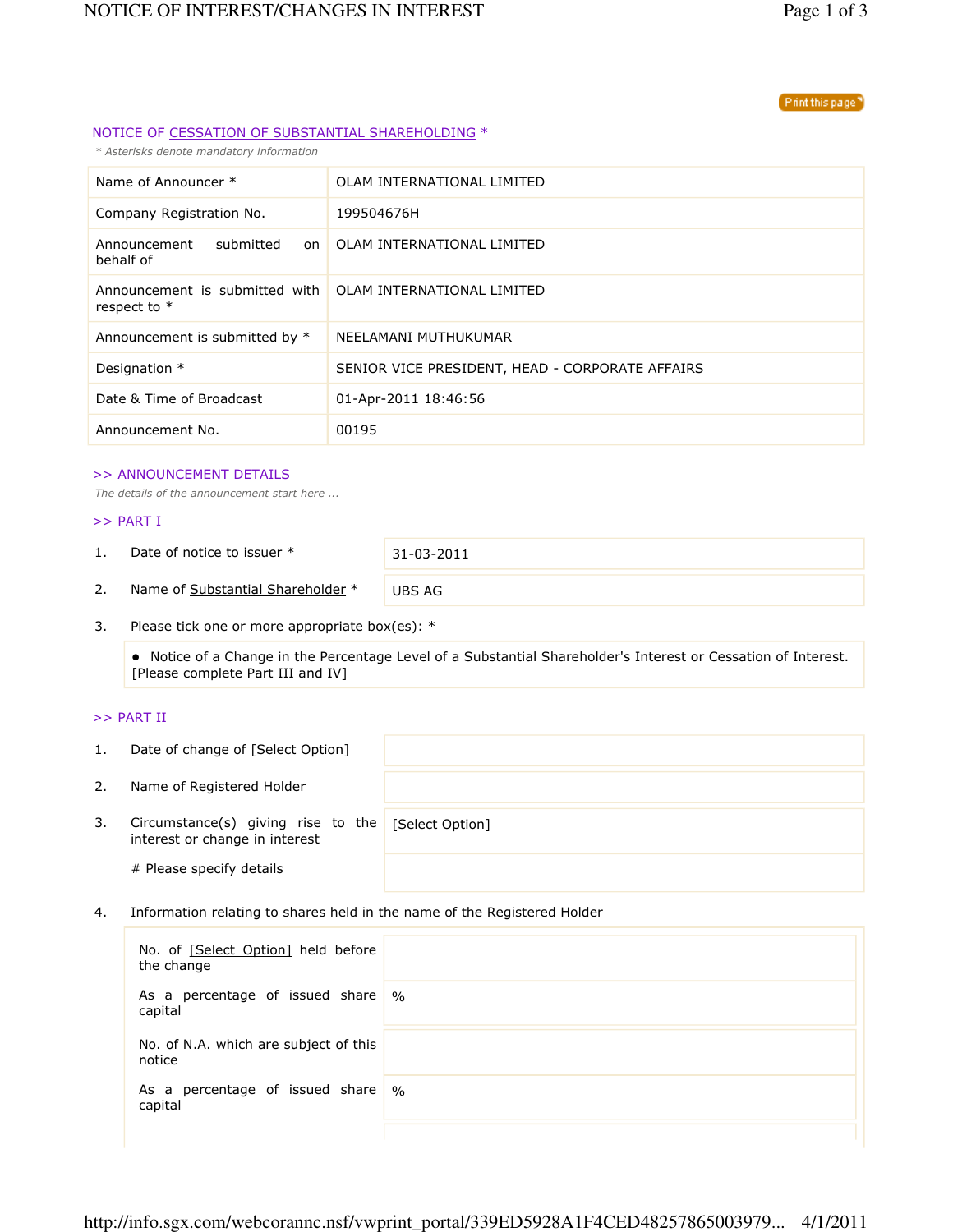| Amount of consideration (excluding<br>brokerage and stamp duties) per<br>share paid or received |  |
|-------------------------------------------------------------------------------------------------|--|
| No. of N.A. held after the change                                                               |  |
| As a percentage of issued share %<br>capital                                                    |  |

### >> PART III

| 1. | Date of change of Interest                                                                                                        | 29-03-2011                                                                                                                                                                                                                                                                                                                                                                                                                              |
|----|-----------------------------------------------------------------------------------------------------------------------------------|-----------------------------------------------------------------------------------------------------------------------------------------------------------------------------------------------------------------------------------------------------------------------------------------------------------------------------------------------------------------------------------------------------------------------------------------|
| 2. | The change in the percentage level                                                                                                | From 5.07 % To 4.85 %                                                                                                                                                                                                                                                                                                                                                                                                                   |
| 3. | Circumstance(s) giving rise to the<br>interest or change in interest                                                              | # Others                                                                                                                                                                                                                                                                                                                                                                                                                                |
|    | # Please specify details                                                                                                          | Deemed interests arising by virtue of (a) UBS AG having an interest,<br>or (b) section $7(4)$ or $7(4)$ of the Companies Act in shares over<br>which subsidiaries/affiliates of UBS AG have an interest, by reason of<br>the ability to exercise voting discretion and to acquire/dispose of<br>shares.<br>Changes in the deemed interests have occurred as a result of<br>transactions entered into for portfolio management purposes. |
| 4. | A statement of whether the change<br>in the percentage level is the result<br>a transaction or a series of<br>∩f<br>transactions: | A series of transactions.                                                                                                                                                                                                                                                                                                                                                                                                               |

# >> PART IV

1. Holdings of Substantial Shareholder, including direct and deemed interest :

|                                               | <b>Direct</b> | <b>Deemed</b> |
|-----------------------------------------------|---------------|---------------|
| No. of shares held before the change          | 1,693,165     | 106,247,446   |
| percentage of issued share<br>As a<br>capital | $0.08\%$      | $4.99\%$      |
| No. of shares held after the change           | 1,525,223     | 101,715,463   |
| percentage of issued share<br>As a<br>capital | $0.07\%$      | 4.78 %        |

Footnotes

(i) The deemed interests in the no. of shares and percentage of issued share capital held before the change provided in part IV above comprised of 83,806,257 shares (3.94%) representing interests aggregating voting shares and 22,441,189 shares (1.05%) representing interests aggregating nonvoting shares.

(ii) The deemed interests in the no. of shares and percentage of issued share capital held after the change provided in part IV above comprised of 79,244,274 shares (3.73%) representing interests aggregating voting shares and 22,471,189 shares (1.05%) representing interests aggregating non-voting shares.